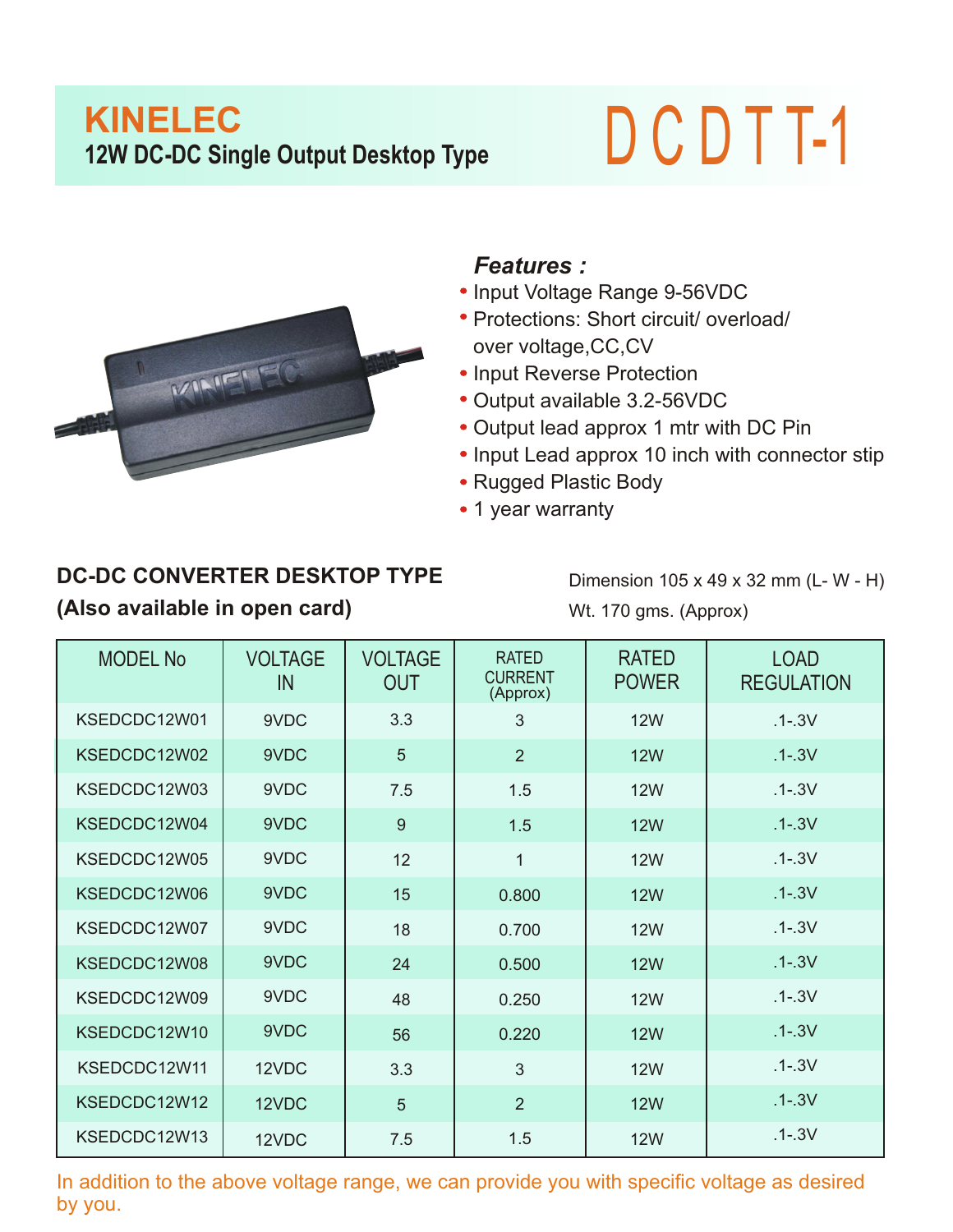| KSEDCDC12W14 | 12VDC | 9   | 1.5            | <b>12W</b> | $.1 - .3V$ |
|--------------|-------|-----|----------------|------------|------------|
| KSEDCDC12W15 | 12VDC | 12  | $\mathbf{1}$   | <b>12W</b> | $.1 - .3V$ |
| KSEDCDC12W16 | 12VDC | 15  | 0.800          | <b>12W</b> | $.1 - .3V$ |
| KSEDCDC12W17 | 12VDC | 18  | 0.700          | <b>12W</b> | $.1 - .3V$ |
| KSEDCDC12W18 | 12VDC | 24  | 0.500          | <b>12W</b> | $.1 - .3V$ |
| KSEDCDC12W19 | 12VDC | 48  | 0.250          | <b>12W</b> | $.1 - .3V$ |
| KSEDCDC12W20 | 12VDC | 56  | 0.220          | <b>12W</b> | $.1 - .3V$ |
| KSEDCDC12W21 | 18VDC | 3.3 | 3              | <b>12W</b> | $.1 - .3V$ |
| KSEDCDC12W22 | 18VDC | 5   | $\overline{2}$ | <b>12W</b> | $.1 - .3V$ |
| KSEDCDC12W23 | 18VDC | 7.5 | 1.5            | <b>12W</b> | $.1 - .3V$ |
| KSEDCDC12W24 | 18VDC | 9   | 1.5            | <b>12W</b> | $.1 - .3V$ |
| KSEDCDC12W25 | 18VDC | 12  | $\mathbf{1}$   | <b>12W</b> | $.1 - .3V$ |
| KSEDCDC12W26 | 18VDC | 15  | 0.800          | <b>12W</b> | $.1 - .3V$ |
| KSEDCDC12W27 | 18VDC | 18  | 0.700          | <b>12W</b> | $.1 - .3V$ |
| KSEDCDC12W28 | 18VDC | 24  | 0.500          | <b>12W</b> | $.1 - .3V$ |
| KSEDCDC12W29 | 18VDC | 48  | 0.250          | <b>12W</b> | $.1 - .3V$ |
| KSEDCDC12W30 | 18VDC | 56  | 0.220          | <b>12W</b> | $.1 - .3V$ |
| KSEDCDC12W31 | 24VDC | 3.3 | 3              | <b>12W</b> | $.1 - .3V$ |
| KSEDCDC12W32 | 24VDC | 5   | $\overline{2}$ | <b>12W</b> | $.1 - .3V$ |
| KSEDCDC12W33 | 24VDC | 7.5 | 1.5            | <b>12W</b> | $.1 - .3V$ |
| KSEDCDC12W34 | 24VDC | 9   | 1.5            | <b>12W</b> | $.1 - .3V$ |
| KSEDCDC12W35 | 24VDC | 12  | $\mathbf{1}$   | <b>12W</b> | $.1 - .3V$ |
| KSEDCDC12W36 | 24VDC | 15  | 0.800          | <b>12W</b> | $.1 - .3V$ |
| KSEDCDC12W37 | 24VDC | 18  | 0.700          | <b>12W</b> | $.1 - .3V$ |
| KSEDCDC12W38 | 24VDC | 24  | 0.500          | <b>12W</b> | $.1 - .3V$ |
| KSEDCDC12W39 | 24VDC | 48  | 0.250          | <b>12W</b> | $.1 - .3V$ |
| KSEDCDC12W40 | 24VDC | 56  | 0.220          | <b>12W</b> | $.1 - .3V$ |
| KSEDCDC12W41 | 48VDC | 3.3 | 3              | <b>12W</b> | $.1 - .3V$ |
| KSEDCDC12W42 | 48VDC | 5   | 2              | <b>12W</b> | $.1 - .3V$ |
| KSEDCDC12W43 | 48VDC | 7.5 | 1.5            | <b>12W</b> | $.1 - .3V$ |
| KSEDCDC12W44 | 48VDC | 9   | 1.5            | <b>12W</b> | $.1 - .3V$ |
| KSEDCDC12W45 | 48VDC | 12  | $\mathbf{1}$   | <b>12W</b> | $.1 - .3V$ |

In addition to the above voltage range, we can provide you with specific voltage as desired by you.